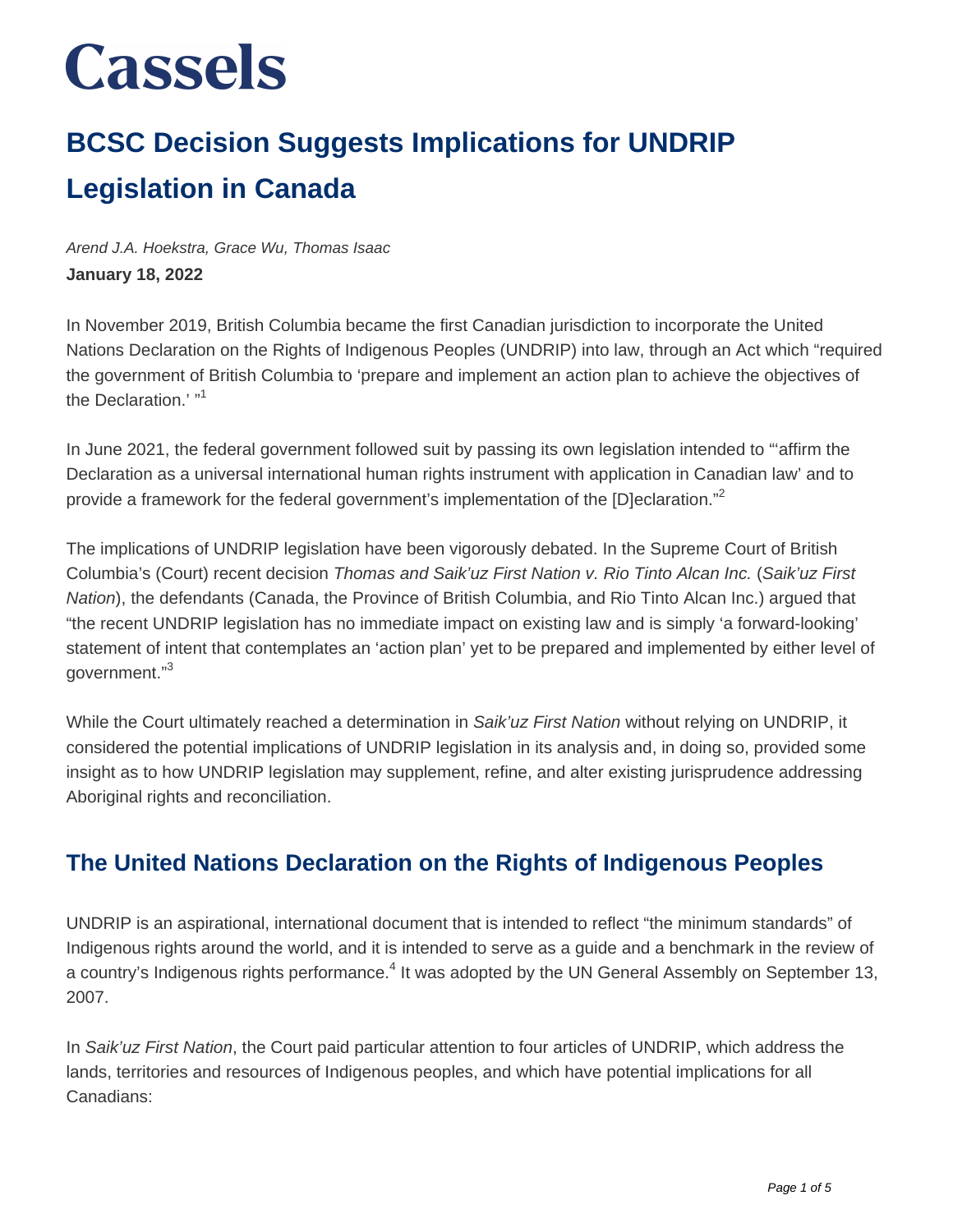#### **Article 26**

(1) Indigenous peoples have the right to the lands, territories and resources which they have traditionally owned, occupied or otherwise used or acquired.

(2) Indigenous peoples have the right to own, use, develop and control the lands, territories and resources that they possess by reason of traditional ownership or other traditional occupation or use, as well as those which they have otherwise acquired.

(3) States [i.e. Canada and British Columbia] shall give legal recognition and protection to these lands, territories and resources.

#### **Article 27**

States shall … [give] due recognition to indigenous peoples' laws, traditions, customs and land tenure systems, to recognize and adjudicate the rights of indigenous peoples pertaining to their lands, territories and resources, including those which were traditionally owned or otherwise occupied or used.

#### **Article 28**

(1) Indigenous peoples have the right to redress, by means that can include restitution or, when this is not possible, just, fair and equitable compensation, for the lands, territories and resources which they have traditionally owned or otherwise occupied or used, and which have been confiscated, taken, occupied, used or damaged without their free, prior and informed consent.

(2) Unless otherwise freely agreed upon by the peoples concerned, compensation shall take the form of lands, territories and resources equal in quality, size and legal status or of monetary compensation or other appropriate redress.

#### **Article 29**

(1) Indigenous peoples have the right to the conservation and protection of the environment and the productive capacity of their lands or territories and resources. 5

As the Court summarized, "UNDRIP states in plain English that Indigenous peoples such as the plaintiff First Nations in this case have the right to own, use, and control their traditional lands and territories, including the waters and other resources within such lands and territories."<sup>6</sup>

#### **Recognizing Conflict Between UNDRIP and Existing Law**

In its analysis, the Court recognized that it would not be able to fully adopt the principles of UNDRIP in its decision, noting "I am still bound by precedent to apply the principles enunciated by the Supreme Court of Canada to the facts of this particular case and I will leave it to that Court to determine what effect, if any, UNDRIP legislation has on the common law."<sup>7</sup>

However, the Court did not hold back from identifying areas of conflict.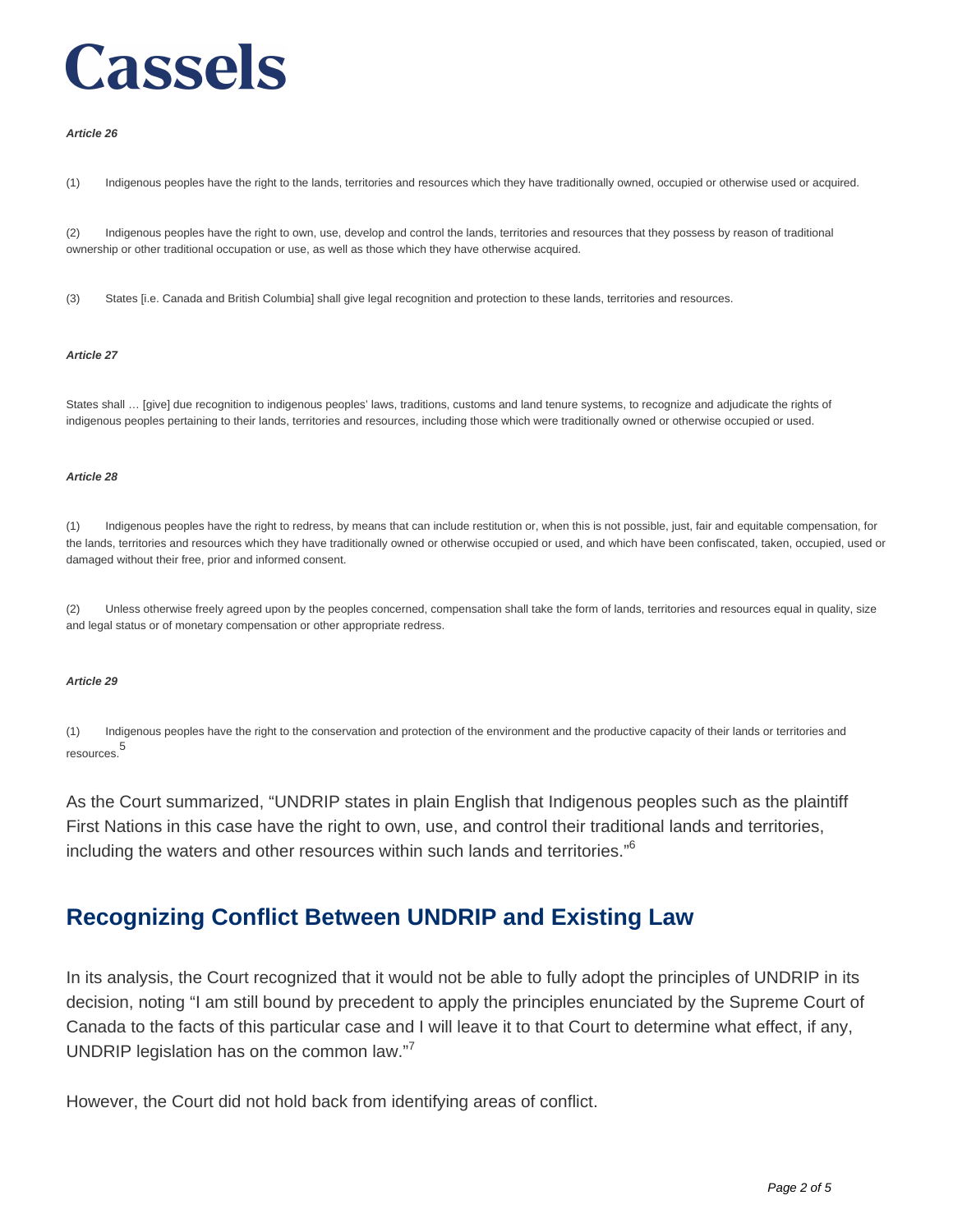One area where the Court identified conflict between UNDRIP and existing common law was in the context of asserting and proving Aboriginal title. The Court noted that, notwithstanding the language of UNDRIP, Indigenous peoples were expected to address "the almost insurmountable obstacles placed in the path of Indigenous groups seeking to establish [Aboriginal] title even though they have occupied the land 'since time immemorial.' "<sup>8</sup> Specifically, the Court highlighted the "absurdity of the exercise" required of Indigenous peoples to establish their historic rights, given that their status as Indigenous peoples under UNDRIP was "unquestionable."<sup>9</sup>

### **Reinforcing Common Law with UNDRIP**

In its decision, the Court found several occasions to use UNDRIP to further reinforce comments and decisions founded on existing common law.

The first instance arose when the defendants argued that Aboriginal rights (including Aboriginal title) are only actionable against the Crown, and not a private party, at common law. In response, the Court noted that not only was Aboriginal title fully capable under common law in supporting such a claim against a private party, but "[t]o suggest otherwise is absurd and, in my opinion, disrespectful of the rights of Indigenous peoples respecting their traditional territories whether embodied in UNDRIP or simply as a matter of reconciling the assertion of Crown sovereignty with the legitimate interests of this land's original occupants and their descendants."<sup>10</sup>

Second, the Court noted that a right to seek common law remedies for impact to fish should be available "simply as a matter of principle (and one which also incidentally accords with UNDRIP)."<sup>11</sup>

Finally, when the Court recognized the Crown's potential historic liability to the plaintiff First Nations in respect of past damages, it noted that "Article 28 of UNDRIP is to the same effect."<sup>12</sup>

### **Expanding Common Law with UNDRIP**

While the Court held back from using UNDRIP to escape existing common law, and from relying exclusively on UNDRIP principles in rendering a decision, it highlighted how UNDRIP may start to inform and change existing law.

Specifically, the Court noted that, "[e]ven if [UNDRIP legislation] is simply a statement of future intent, ... it is one that supports a robust interpretation of Aboriginal rights."<sup>13</sup>

This statement is significant, as it suggests that even the most restrictive interpretation of UNDRIP legislation has implications for Canadian courts, the Crown, Indigenous peoples, and all Canadians today.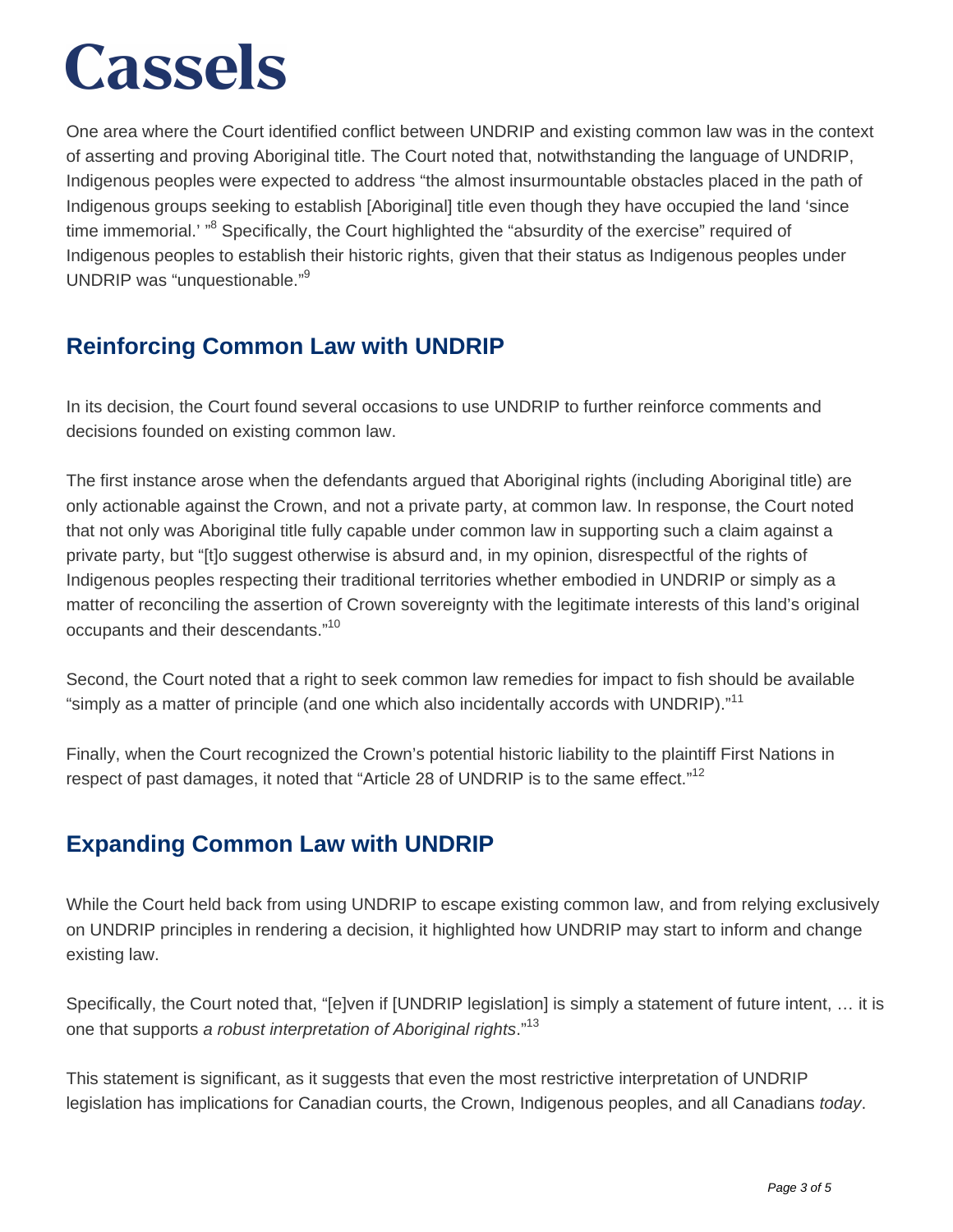### **Implications: Door Is Open for the SCC to Provide Direction**

In its analysis, the Court recognized that it required direction from the Supreme Court of Canada (SCC) in respect of understanding the effect of UNDRIP legislation, if any, on existing common law, particularly given the areas of conflict between the two. In identifying these areas of conflict, the Court appeared to suggest that, in some of these instances, UNDRIP may serve as a more preferable approach than existing common law.

The Court has left the door open for the SCC to provide direction in respect of the areas of conflict between UNDRIP and existing common law, and to determine the role that UNDRIP legislation plays in addressing these areas of conflict.

### **Implications: UNDRIP Legislation May Have Implications Today**

The Court's statement that UNDRIP legislation "supports a robust interpretation of Aboriginal rights" suggests that UNDRIP legislation may have immediate implications for those operating in the Aboriginal law space. Namely, that UNDRIP legislation may be used to support a more generous approach to interpreting Aboriginal rights within the confines of existing common law.

The adoption of a generous approach to interpreting Aboriginal rights is not an insurmountable, or a particularly novel, requirement. The SCC has taken a similar approach in the context of the honour of the Crown, noting that "[t]he historical roots of the principle of the honour of the Crown suggest that it must be understood generously in order to reflect the underlying realities from which it stems."<sup>14</sup> It remains to be seen how UNDRIP legislation, and UNDRIP itself (comprised of 24 preambular statements and 46 articles), may engage with other principles, such as the honour of the Crown, when considering Aboriginal rights.

### **Implications: Anticipate More Judicial Consideration**

The adoption of UNDRIP legislation both provincially and federally generated substantial debate regarding their effects, if any. In considering these perspectives, the Court noted that "it remains to be seen whether the passage of UNDRIP legislation is simply vacuous political bromide or whether it heralds a substantive change in the common law respecting Aboriginal rights including Aboriginal title."<sup>15</sup>

The uncertainty regarding UNDRIP legislation has now moved from the forums of political debate to the courts, and it appears that the courts are open to modifying Canada's legal framework to incorporate UNDRIP; this is not surprising given the importance of reconciliation within the Canadian constitutional framework.